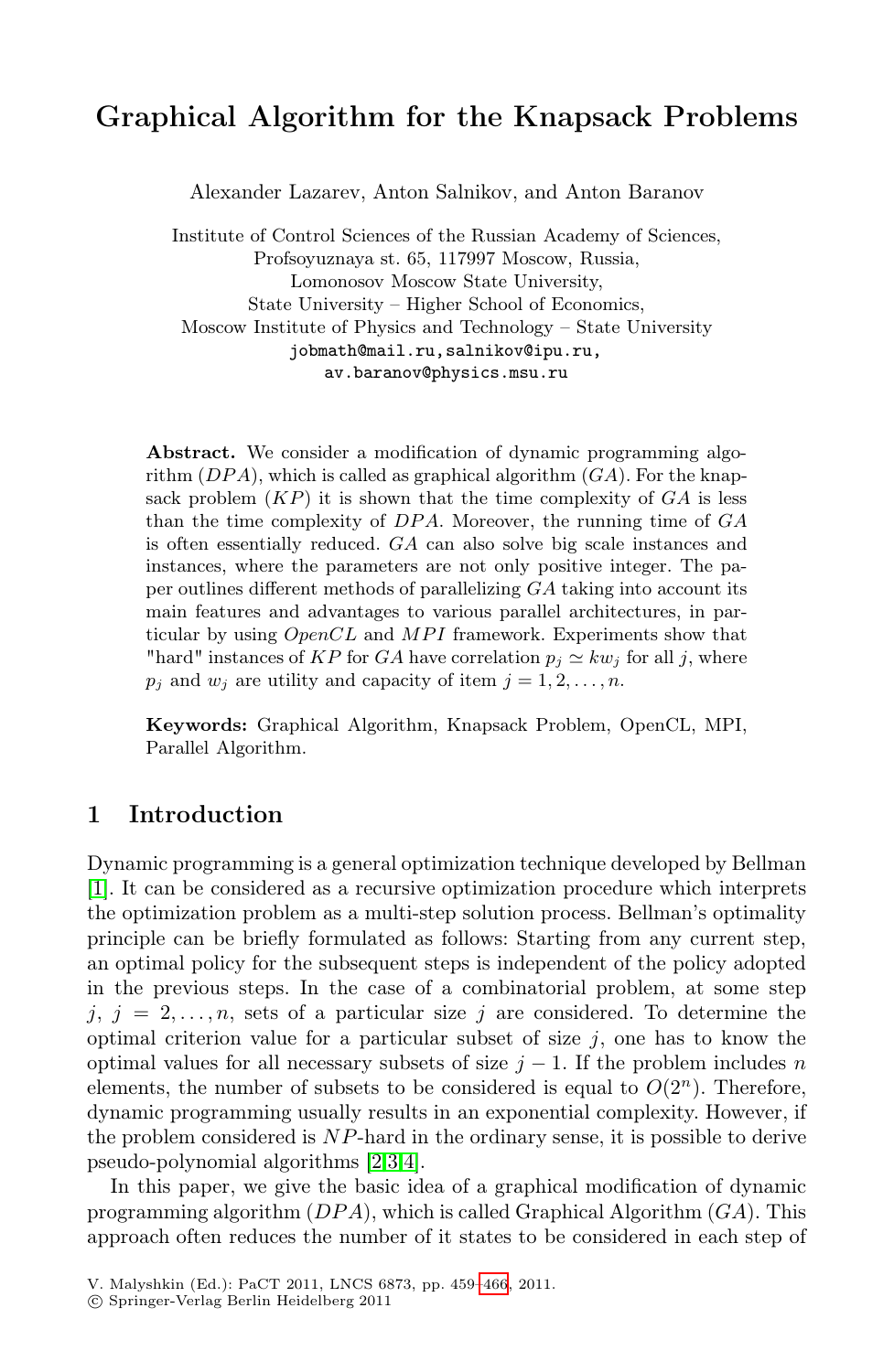#### 460 A. Lazarev, A. Salnikov, and A. Baranov

a  $DPA$ . Moreover, in contrast to classical  $DPA$ , it can also treat problems with non-integer data without necessary transformations of the corresponding problem. In addition, for some problems, GA essentially reduces the time complexity.

For the knapsack problem DPA with the same idea like in GA are known (e.g. see [7]). In such DPA not all states  $t \in [0, C]$  are considered, but only states, where a value of objective function is changed. Thus, the time complexity of such DPA is bounded by  $O(nF_{opt})$ , where  $F_{opt}$  is the optimal value of objective function. However, these algorithms can be useful only for problems, where  $F_{opt} < C$ , otherwise we can use the classical DPA. We generalize the idea of such algorithms for the objective function, for which  $F_{opt} \gg C$ .

This paper is organized as follows. In Section 2, we give the basic idea of the GA. In the next section we describe graphical algorithm for the binary knapsack problem. Section 4 describes parallel implementation of GA using OpenCL and MPI framework. Last section represents the results of experiments to search for and analyse of "hard" examples.

## 2 Basic Idea of the Graphical Algorithm

Usually in DPA, we have to compute the value  $f_i(t)$  of a particular function for each possible state t at each stage j of a decision process, where  $t \in [0, C]$  and  $t, C \in \mathbb{Z}^+$ . If this is done for any stage  $j = 1, 2, ..., n$ , where n is a size of the problem, the time complexity of such a  $DPA$  is typically  $O(nC)$ . However, often it is not necessary to store the result for any integer state since in the interval  $[t_l, t_{l+1})$ , we have a functional equation  $f_j(t) = \varphi(t)$  (e.g.  $f_j(t) = k_j \cdot t + b_j$ , i.e.,  $f_i(t)$  a continuous linear function when allowing also real values t).

Assume that we have the following functional equations in a DPA, which correspond to Bellman's recursive equations:

$$
f_j(t) = \min_{j=1,2,\dots,n} \begin{cases} \Phi^1(t) = \alpha_j(t) + f_{j-1}(t - w_j) \\ \Phi^2(t) = \beta_j(t) + f_{j-1}(t - b_j) \end{cases}
$$
 (1)

with the initial conditions

<span id="page-1-0"></span>
$$
f_0(t) = 0, \qquad \text{for } t \ge 0,
$$
  
\n
$$
f_0(t) = +\infty, \qquad \text{for } t < 0.
$$
 (2)

In (1), function  $\Phi^1(t)$  characterizes a setting  $x_i = 1$  while  $\Phi^2(t)$  characterizes a setting  $x_i = 0$  representing a yes/no decision, e.g. for an item, a job [2], [6]. In step j,  $j = 1, 2, \ldots, n$ , we compute and store the data given in Table 1.

Here  $X(y)$ ,  $y = 0, 1, \ldots, C$ , is a vector which describes an optimal partial solution and which consists of j elements (values)  $x_1, x_2, \ldots, x_j \in \{0, 1\}.$ 

Table 1. Computations in  $DPA$ 

| $f_i(t)$                                                                                                                                    |  |  |  | $ value_0  value_1  value_2   value_v   value_C $ |
|---------------------------------------------------------------------------------------------------------------------------------------------|--|--|--|---------------------------------------------------|
| optimal partial solution $X(t)$ $\overline{X(0)}$ $\overline{X(1)}$ $\overline{X(2)}$ $\ldots$ $\overline{X(y)}$ $\ldots$ $\overline{X(C)}$ |  |  |  |                                                   |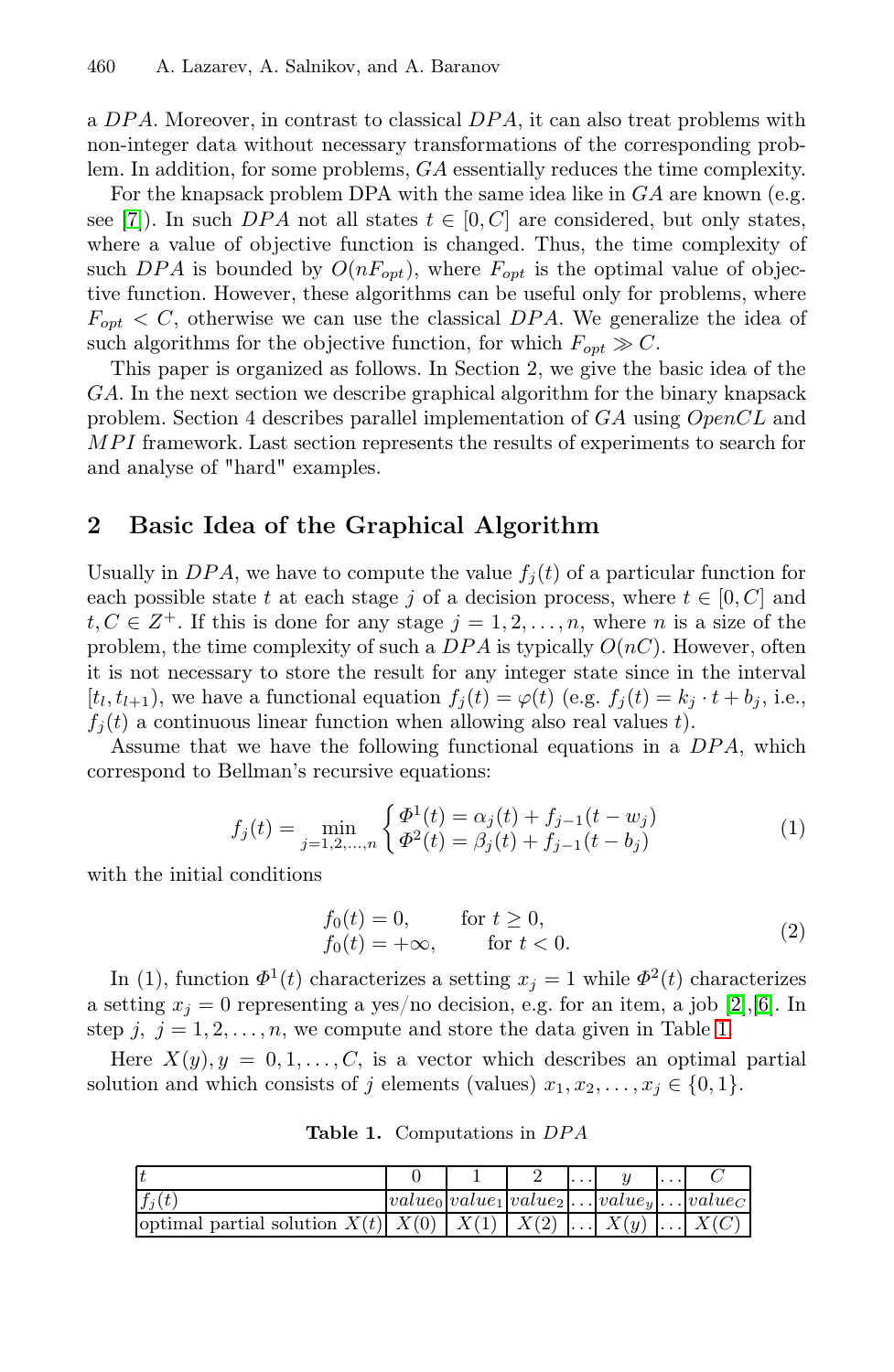<span id="page-2-0"></span>

|                                                                                             |  |  | $[[t_0, t_1][t_1, t_2)] \dots [[t_l, t_{l+1})] \dots [[t_{m_j-1}, t_{m_j}]]$        |
|---------------------------------------------------------------------------------------------|--|--|-------------------------------------------------------------------------------------|
| $f_i(t)$                                                                                    |  |  | $ \varphi_1(t)  \varphi_2(t)   \ldots  \varphi_{l+1}(t)  \ldots   \varphi_{m_i}(t)$ |
| optimal partial solution $X(t)   X(t_0)   X(t_1)   \dots   X(t_l)   \dots   X(t_{m_i-1})  $ |  |  |                                                                                     |

However, this data can also be stored in a condensed tabular form as given in Table 2.

H[e](#page-2-0)re, we [h](#page-2-0)ave  $0 = t_0 < t_1 < t_2 < \ldots < t_{m_j} = C$ .

To c[om](#page-2-0)pute function  $f_{j+1}(t)$ , we compare two temporary functions  $\Phi^1(t)$  and  $\Phi^2(t)$ .

The function  $\Phi^1(t)$  is a combination of the terms  $\alpha_{j+1}(t)$  and  $f_j(t - w_{j+1})$ . Function  $f_j(t - w_{j+1})$  has the same structure as in Table 2, but all intervals  $[t_l, t_{l+1})$  have been replaced by  $[t_l - w_{j+1}, t_{l+1} - w_{j+1})$ , i.e., we shift the graph of function  $f_i(t)$  to the right by the value  $w_{i+1}$ . If we can present function  $\alpha_{i+1}(t)$ in the same form as in Table 2 with  $\mu_1$  columns, we store function  $\Phi^1(t)$  in the form of Table 2 with  $m_j + \mu_1$  columns. In an analogous way, we store function  $\Phi^2(t)$  in the form of Table 2 with  $m_j + \mu_2$  columns.

Then we construct function

$$
f_{j+1}(t) = \min\{\Phi^1(t), \Phi^2(t)\}.
$$

For example, let the columns of Table  $\Phi^1(t)$  contain the intervals

 $[t_0^1, t_1^1], [t_1^1, t_2^1), \ldots, [t_{(m_j + \mu_1) - 1}^1, t_{(m_j + \mu_1)}^1]$ 

and the columns of Table  $\Phi^2(t)$  contain the intervals

$$
[t_0^2, t_1^2), [t_1^2, t_2^2), \ldots, [t_{(m_j+\mu_2)-1}^2, t_{(m_j+\mu_2)}^2].
$$

To construct function  $f_{i+1}(t)$ , we compare the two functions  $\Phi^1(t)$  and  $\Phi^2(t)$  on each interval, which is formed by means of the points

$$
\{\,t_0^1, t_1^1, t_2^1, \ldots, t_{(m_j + \mu_1) - 1}^1, t_{(m_j + \mu_1)}^1, \n t_0^2, t_1^2, t_2^2, \ldots, t_{(m_j + \mu_2) - 1}^2, t_{(m_j + \mu_2)}^2\},
$$

and we determine the intersection points  $t_1^3, t_2^3, \ldots, t_{\mu_3}^3$ . Thus, in the table of function  $f_{j+1}(t)$ , we have at most  $2m_j + \mu_1 + \mu_2 + \mu_3 \leq C$  intervals.

In fact, in each step  $j = 1, 2, ..., n$ , we do not consider all points  $t \in [0, C]$ , t,  $C \in \mathbb{Z}^+$ , but only points from the interval in which the optimal partial solution changes or where the resulting functional equation of the objective function changes. For some objective functions, the number of such points  $M$  is small and the new algorithm based on this graphical approach has a time complexity of  $O(n \min\{C, M\})$  instead of  $O(nC)$  for the original DPA.

Moreover, such an approach has some other advantages.

1. The GA can solve instances, where  $p_j$ ,  $w_j$ ,  $j = 1, 2, \ldots, n$ , or/and C are not integer.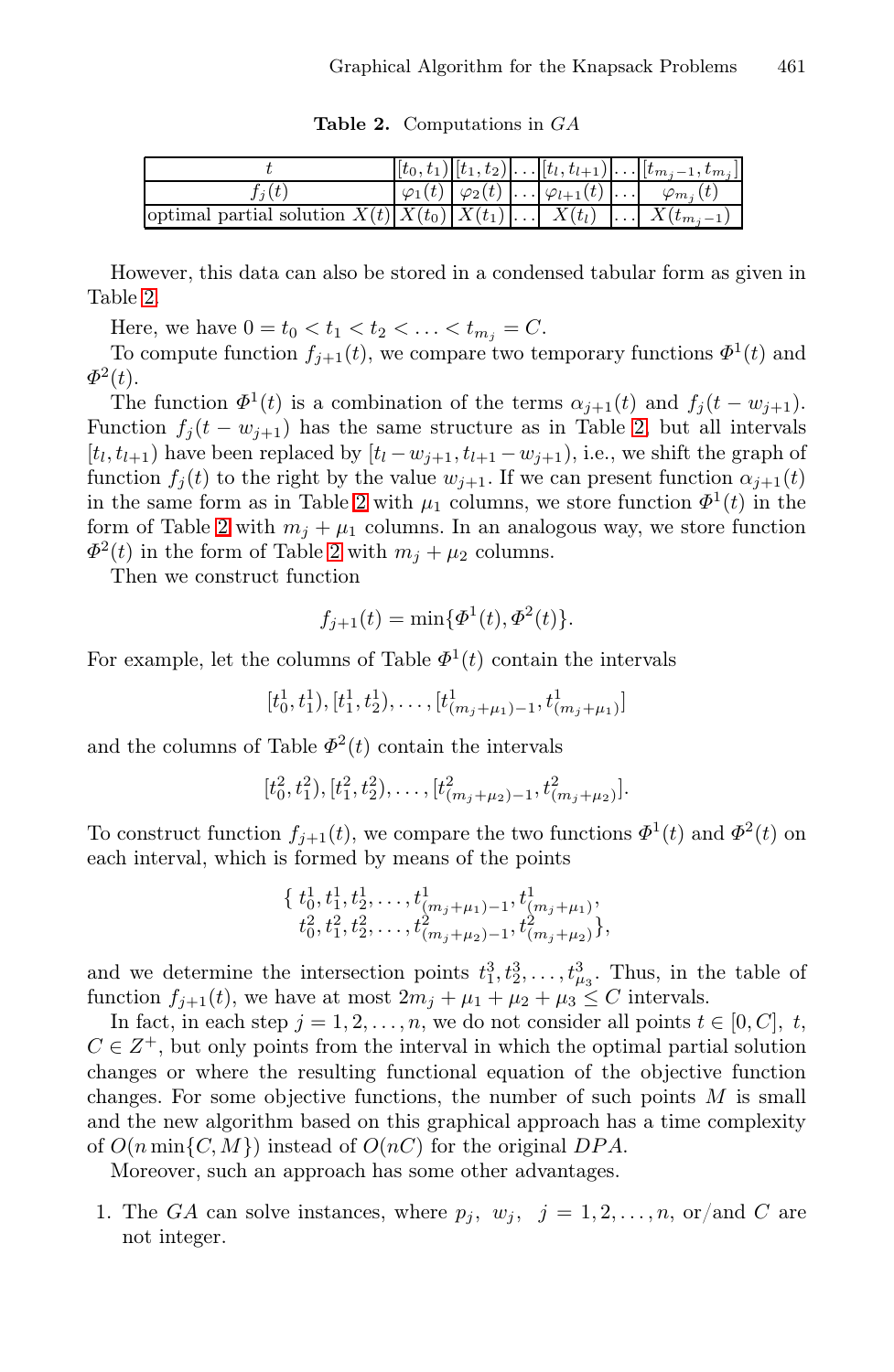#### 462 A. Lazarev, A. Salnikov, and A. Baranov

- 2. The running time of the GA for two instances with the parameters  $\{p_j, w_j, C\}$ and  $\{p_i \cdot 10^\alpha \pm 1, w_i \cdot 10^\alpha \pm 1, C \cdot 10^\alpha \pm 1\}$  is the same while the running time of the DPA will be  $10^{\alpha}$  times larger in the second case. Thus, using the GA, one can usually solve considerably larger instances.
- 3. Properties of an optimal solution are taken into account. For KP, an item with the smallest value  $\frac{p_j}{w_j}$  may not influence the running time.
- 4. As we will show below, for several problems, GA has even a polynomial time complexity or we can at least essentially reduce the complexity of the standard [D](#page-7-5)PA.

Thus, the use of GA can reduce both the time complexity and the running time for  $KP$ . The application of  $GA$  to the partition problem is described in detail in [5], where also computational results are presented.

### 3 Graphical Algorithm for the Knapsack Problem

In this section, we describe the application of this approach to the onedimensional knapsack problem [5].

**One-dimensional knapsack problem**  $(KP)$ **:** One wishes to fill a knapsack of capacity C with items having the largest possible total utility. If any item can be put at most once into the knapsack, we get the binary or  $0 - 1$  knapsack problem. This problem can be written as the following integer linear programming problem:

$$
\begin{cases}\nf(x) = \sum_{j=1}^{n} p_j x_j \to \max \\
\sum_{j=1}^{n} w_j x_j \le C, \\
x_j \in \{0, 1\}, \ j = 1, 2, \dots, n.\n\end{cases} \tag{3}
$$

Here,  $p_j$  gives the utility and  $w_j$  the required capacity of item j,  $j = 1, 2, \ldots, n$ . The variable  $x_i$  characterizes whether item j is put into the knapsack or not.

The DPA based on Bellman's optimality principle is one of the standard algorithms for the  $KP$ . It is assumed that all parameters are positive integer:  $C, p_j, w_j \in Z^+, j = 1, 2, \ldots, n.$ 

For KP, Bellman's recursive equations are as follows:

$$
f_j(t) = \max_{j=1,2,\dots,n} \left\{ \begin{matrix} \Phi^1(t) = p_j + f_{j-1}(t - w_j) \\ \Phi^2(t) = f_{j-1}(t), \end{matrix} \right. \tag{4}
$$

where

$$
f_0(t) = 0, \quad t \ge 0,
$$
  
\n $f_0(t) = +\infty, \ t < 0.$ 

 $\Phi^1(t)$  represents the setting  $x_j = 1$  (i.e., item j is put into the knapsack) while  $\Phi^2(t)$  represents the setting  $x_i = 0$  (i.e., item j is not put into the knapsack). In each step j,  $j = 1, 2, ..., n$ , the function values  $f_i(t)$  are calculated for each integer point (i.e., "state")  $0 \le t \le C$ . For each point t, a corresponding best (partial) solution  $X(t)=(x_1(t), x_2(t),\ldots, x_j(t))$  is stored.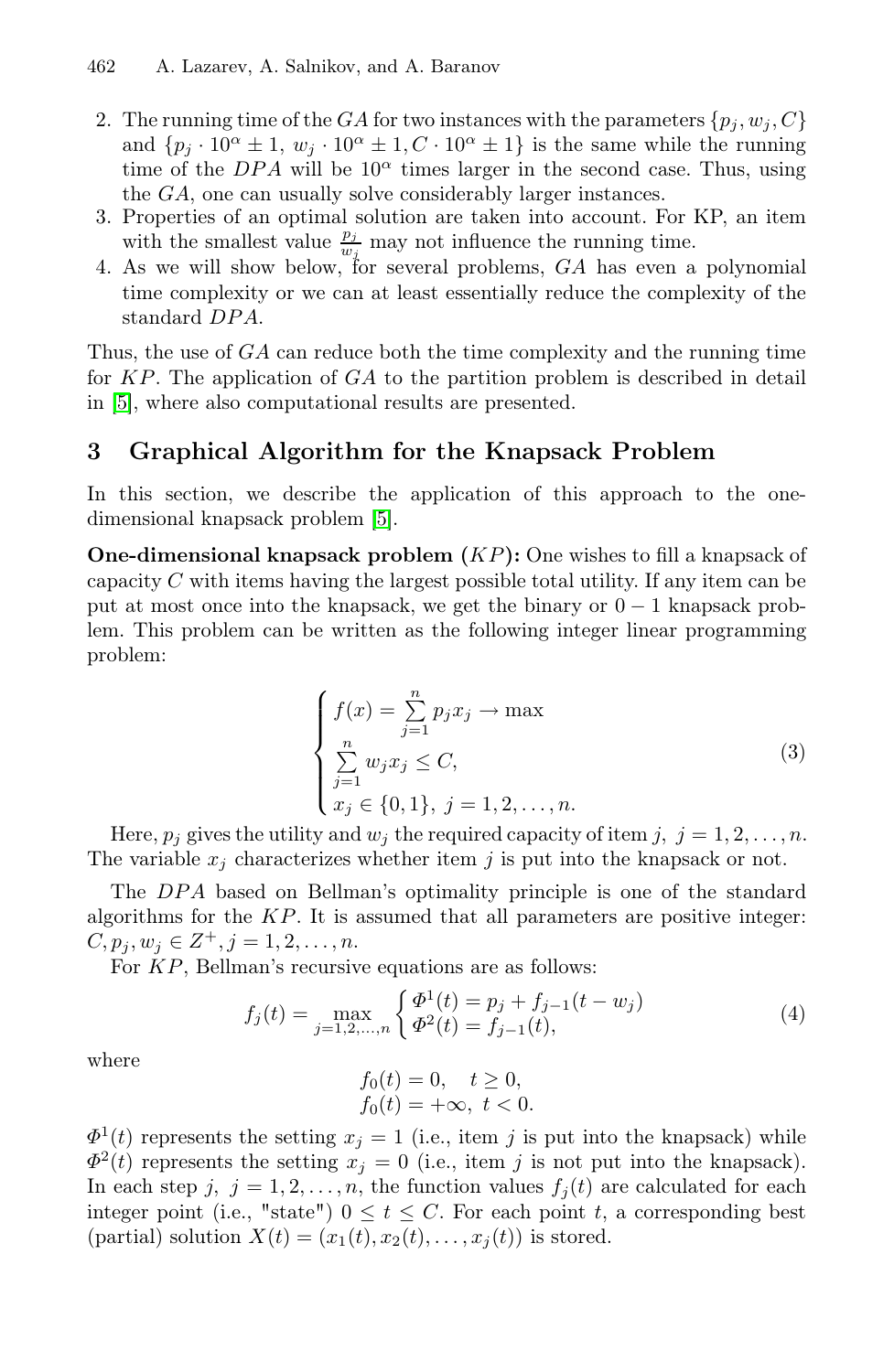# 4 Parallel Implementation

This section describes the parallel implementation of GA using OpenCL framework and MPI.

#### 4.1 Column Parallelization

The classical Bellman's recurrence (4) can be implemented by creating an array with  $C + 1$  rows and n columns to store all the values in each step of the program that sequentially adds items into the problem by filling up the table column by column, where  $C -$  is capacity of the knapsack. To compute the values for any column the values from the previous column are only needed. Such economical consumption of memory allows us easily implement this algorithm using a variety of parallel programming models including shared memory and distributed memory APIs.

The specificity of GA allows us to renounce the use of the columns of the same length C in each step of the host program, and gradually increase the number of parallel processors while we add items to the problem. For the  $GA$  "length" of the column in each step depends on the distance between the boundary break points. Furthermore, taking into account this feature we could essentially reduce the running time of the program by initial sorting the items in non-decreasing order of values  $w_i$ .

Fig. 1, 2 show plots of the number of break-points for GA and DPA in the two cases: when C is chosen at a rate of 10% and 90% of the  $C_{\text{max}} = \sum_{i=1}^{n} w_i$ .

#### 4.2 Interval Parallelization

This parallelization is not easy to implement but it allows us to take main advantage of the GA.

When we look closer to the GA we note that to create a table of intervals in step j,  $j = 2, \ldots, n$ , of the sequential program all we need are values from the



Fig. 1. The dependence of the number of break points on the number of items.  $C = 10\% C_{\text{max}}.$ 

Fig. 2. The dependence of the number of break points on the number of items.  $C = 90\% C_{\text{max}}.$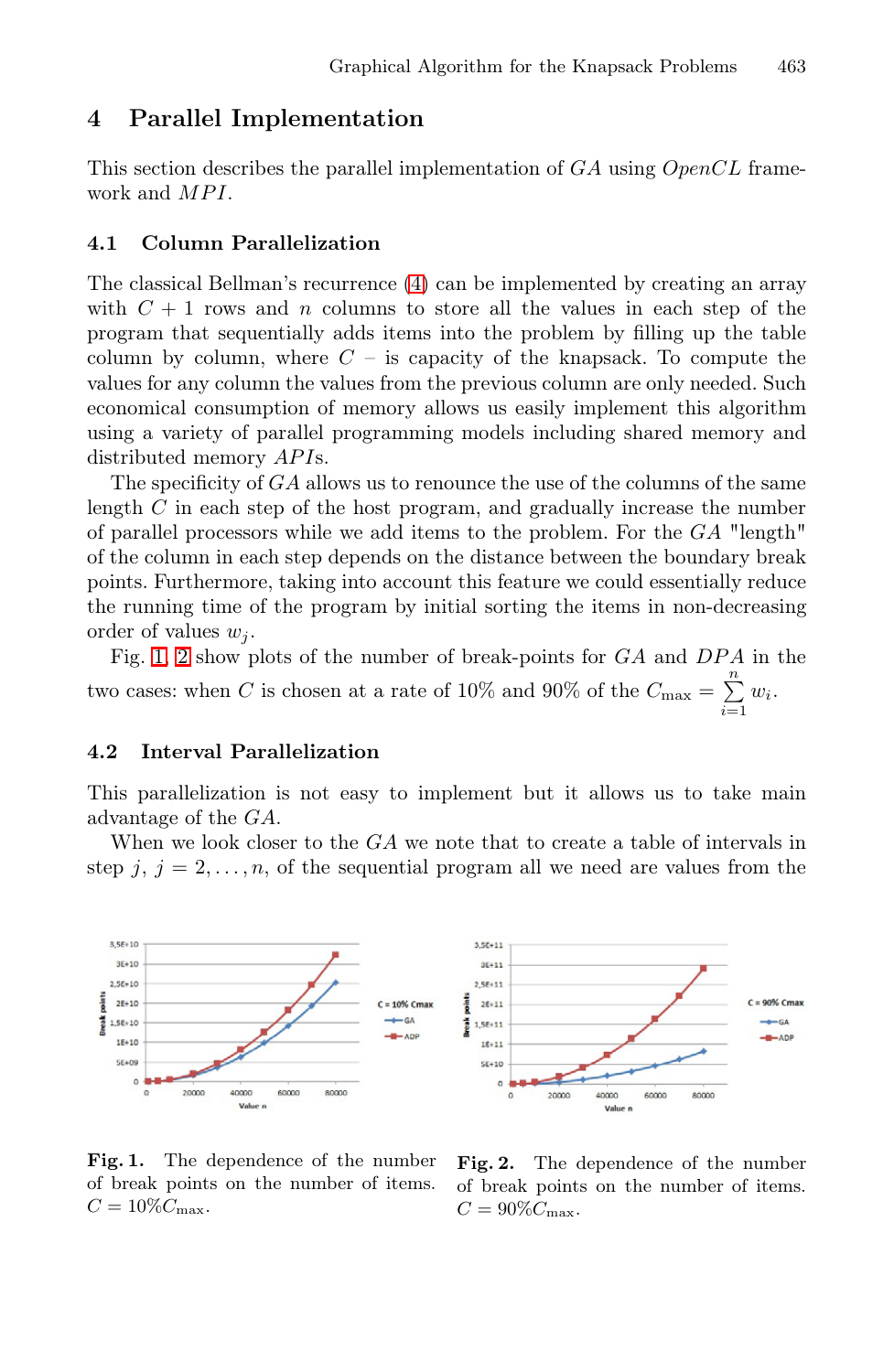#### <span id="page-5-0"></span>464 A. Lazarev, A. Salnikov, and A. Baranov



Fig. 3. The dependence of the number of break-points on the value of C for sorted and unsorted initial data

previous table in step  $j-1$ . Therefore in each step we can partition the table of intervals from the previous step into columns, and make each parallel processor responsible for only one column i.e. one interval between two break points. Then each processor has to update information about break points and corresponding intervals for the table in the current step.

This is quite a tricky procedure because we could obtain one, two or none current intervals depending on situation for each previous interval. Furthermore, every parallel processor should have access to the table of intervals to calculate the new values. The last obstacle is easily bypassed on shared memory models but the first one requires additional memory and computational resources to store and extract the temporal information given by every parallel processor for the current table of intervals in each step [of](#page-5-0) the sequential program. The practical realization of this procedure depends on the chosen data structure.

When parallelizing intervals we also should note that in each step of the sequential program the number of intervals may be doubled, so the partition of the table of intervals in a coarse-grained manner without regular reassigning columns to the new parallel processors could lead to the explosive load on one or several parallel processors and full stop of the program.

While solving large instances it is helpful to control the load of the grid by initial sorting the items in non-increasing order of values  $\frac{p_j}{w_j}$ . Fig. 3 shows the plots for examples with dimension  $n = 10000$ .

# 5 Experiments

The main objective of experiments was to search and analyse "hard" examples for which graphical algorithm would show the maximal time complexity. The basic unit of GA is the break point. More break points we have are for more complex problem we encounter. Thus, the main objective of our programming activities was to create the procedure for finding instances with so many break points as possible.

It is obvious that the theoretical maximum number of break points is  $2^{n+1}-1$ . To obtain this result in real example on positive integers the value of C should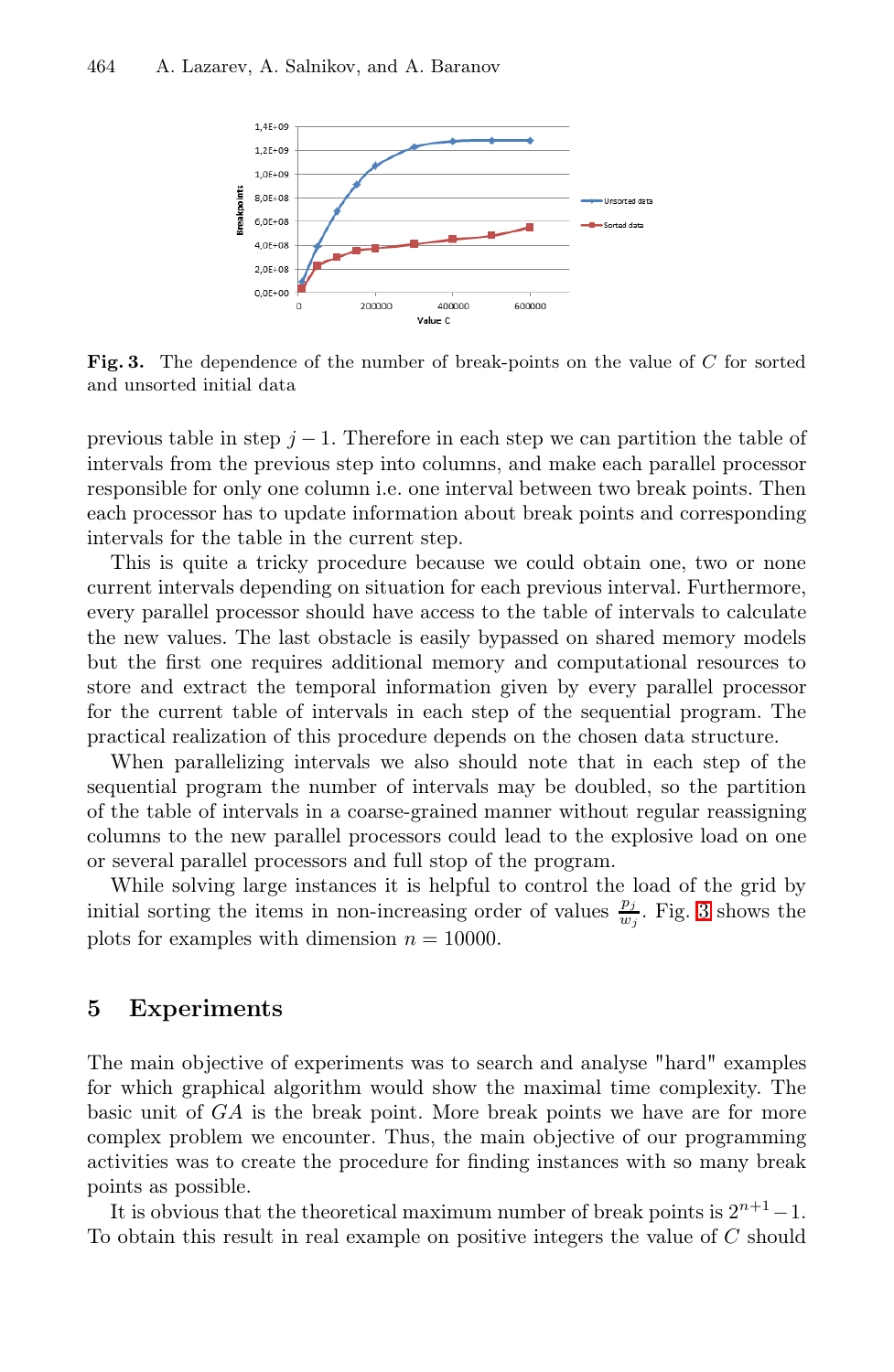<span id="page-6-0"></span>

Fig. 4. Initial instance, n=10, B=37 Fig. 5. Hard instance, n=10, B=2047

<span id="page-6-1"></span>

be more than maximum number of break points or we should simply exclude  $C$  and associated restrictions from the problem. Additionally, to study the  $GA$ deeply we should totally switch into integers by allowing negative values for  $w_i$ and  $p_i$ .

As mentioned before the maximum number of break points that we can get is  $2^{n+1} - 1$ . This is the most compli[cat](#page-6-0)ed exam[ple](#page-6-1) that is practically impossible to get randomly as it turned out during experiment which instead of it was giving us less than  $n^2$  break points for the most of the times. After a series of experiments we came up to some heuristic procedure that could increase the number of break points [th](#page-6-1)rough the gradual change of the parameters of the initial randomly generated instances.

Our method, despite its apparent simplicity, has shown to be highly effective in the rapid searching for hard instances for which the number of break points is approaching to the maximum value  $2^{n+1} - 1$ . Fig. 4 and Fig. 5 show first and last stages of this process correspondingly. The experiment was carried out for  $n = 10$ ,  $w_j$  and  $p_j$  are integers drawn from the normal distribution within interval [-1024, 1024], and B is number of break points.

It is easy to look that all points in Fig. 5 lie very close to the line passing through the center of coordinates  $(0, 0)$ . This property became apparent in all our experiments, which gives us the right to predicate that all hard instances of KP for GA should satisfy the following correlation  $p_j \simeq kw_j$ ,  $j = 1, \ldots, n$ .

In summary the most complex instance of  $KP$  for  $GA$  can be written as follows:

$$
\begin{cases}\n\sum_{j=1}^{n} k \cdot w_j x_j \to \max \\
\sum_{j=1}^{n} w_j x_j \le C, \\
x_j \in \{0, 1\}, j = 1, 2, \dots, n.\n\end{cases}
$$
\n(5)